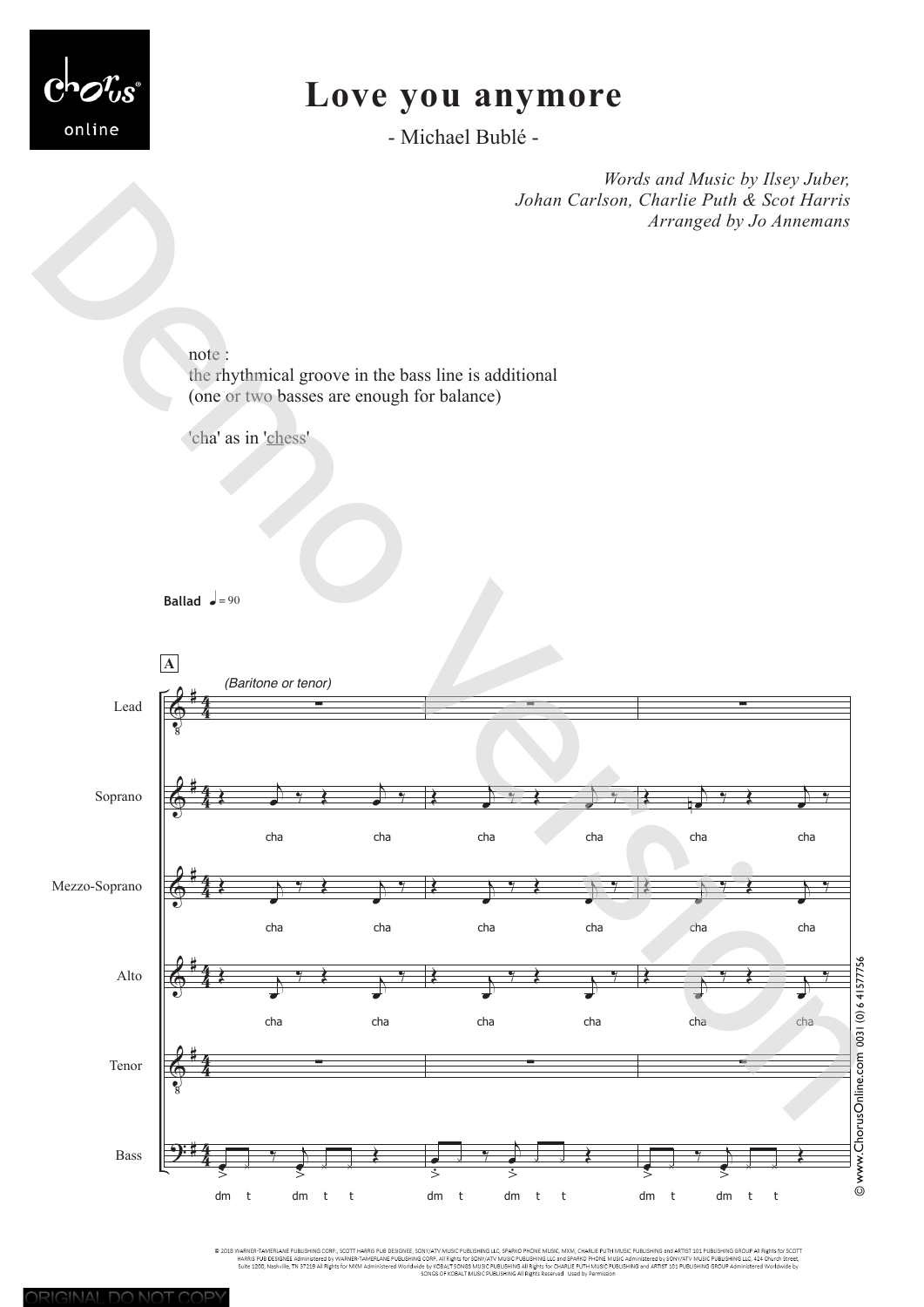## Love you anymore 3 Lead-SMATB

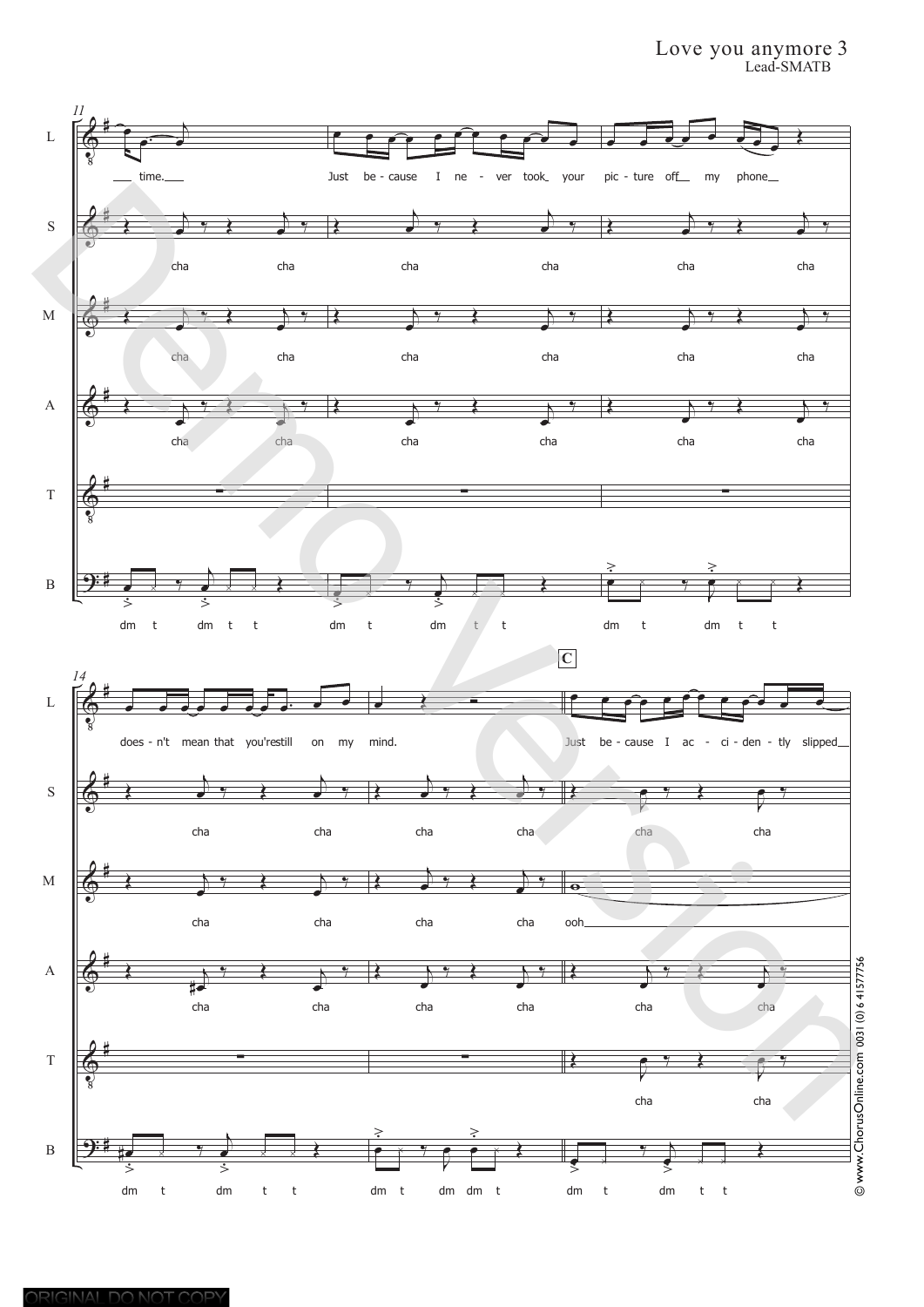Love you anymore 5 Lead-SMATB

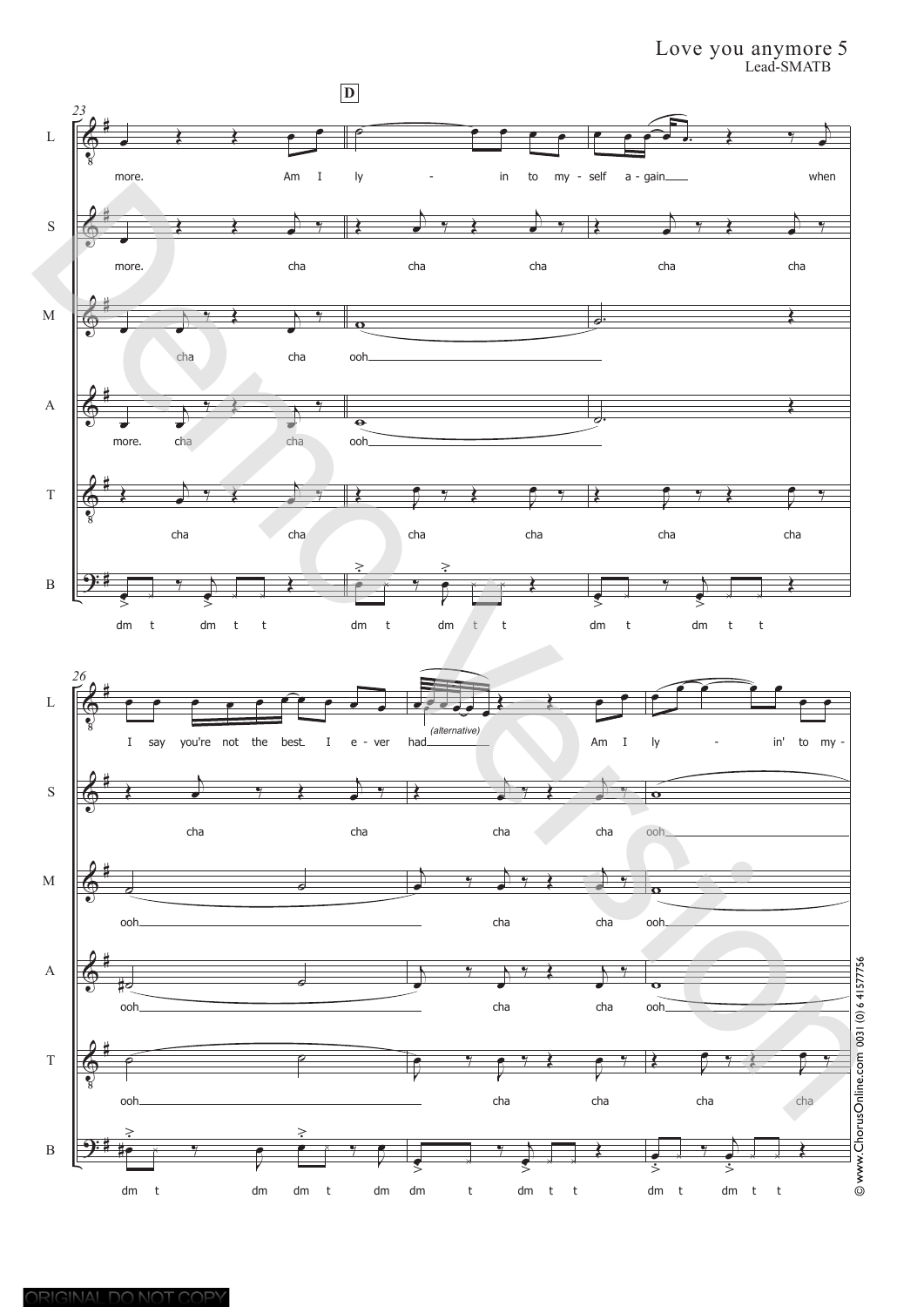## Love you anymore 7 Lead-SMATB

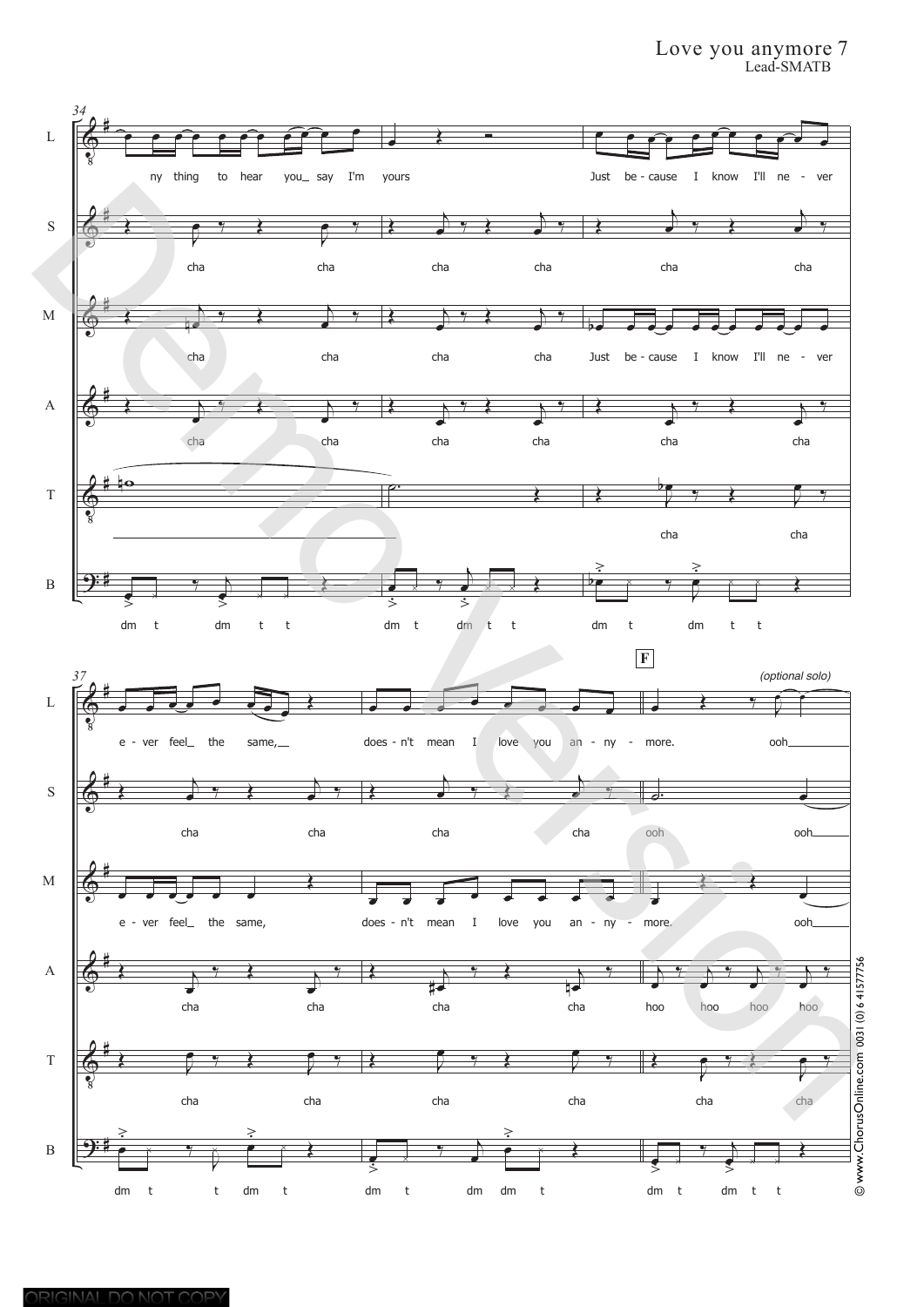Love you anymore 9 Lead-SMATB